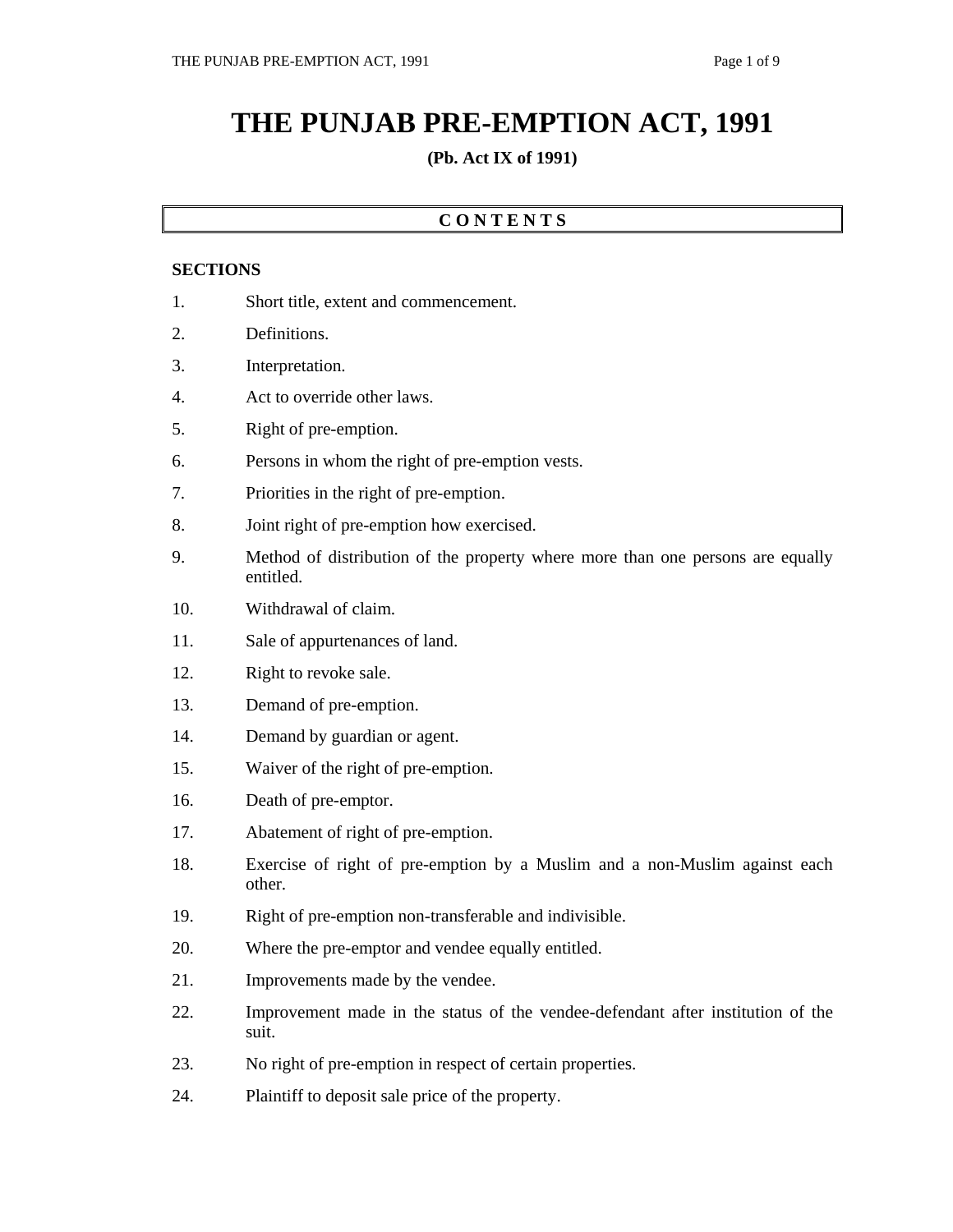- 25. Deposit or refund of excess price.
- 26. Sum deposited by pre-emptor not to be attached.
- 27. Determination of price.
- 28. Market value how to be determined.
- 29. Government may exclude areas from pre-emption.
- 30. Limitation.
- 31. Notice.
- 32. Matters ancillary or akin to the provisions of this Act.
- 33. Application of the Civil Procedure Code and Qanun-e-Shahadat.
- 34. Repeal of Act I of 1913.
- 35. Saving.
- 36. Rules.
- 37. Repeal of Ordinance IX of 1991.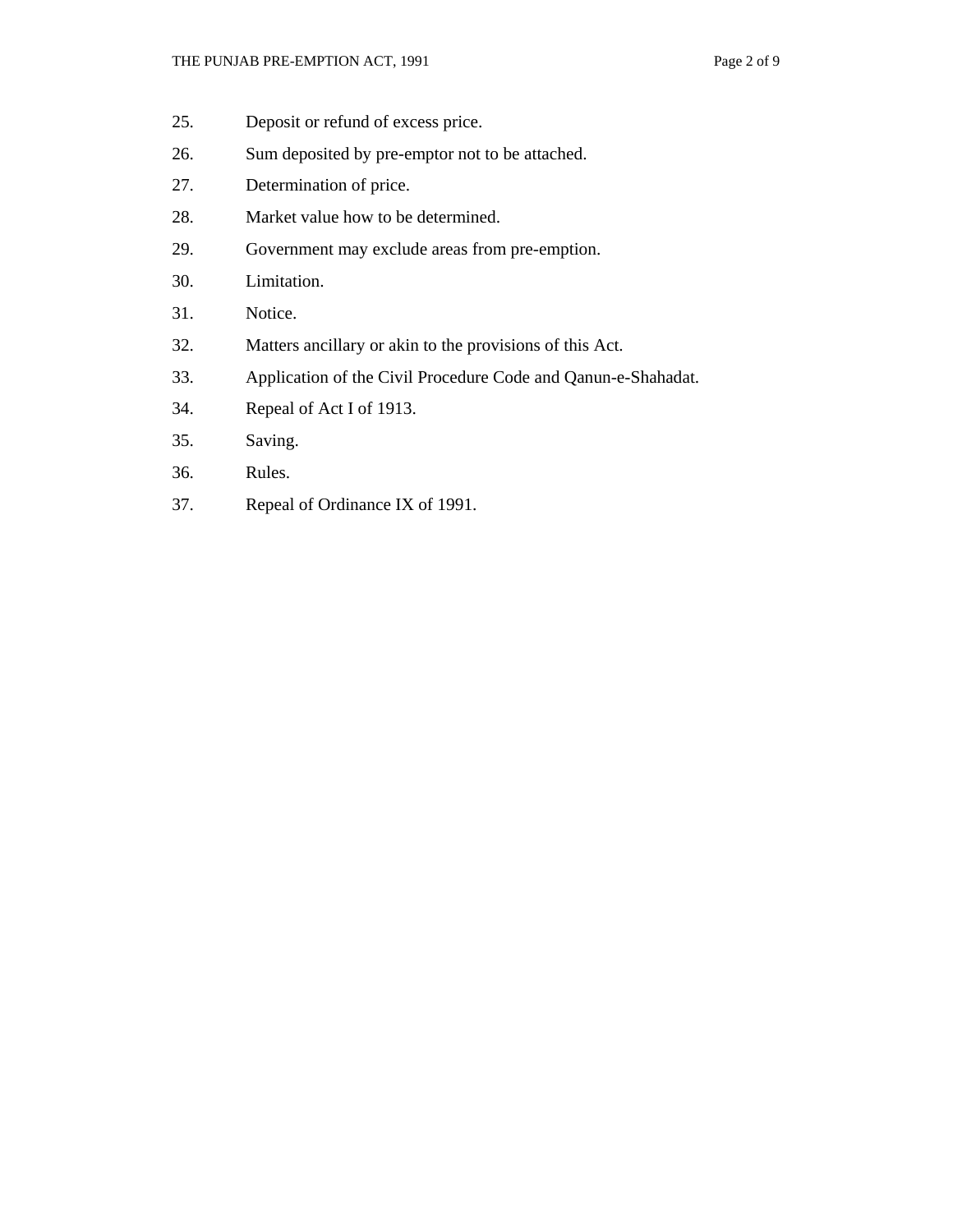## **1 THE PUNJAB PRE-EMPTION ACT, 1991 (Pb. Act IX of 1991)**

[6 April 1991]

*An Act to bring in conformity with the injunctions of Islam the law relating to pre-emption* 

**Preamble.**— Whereas it is expedient to re-enact the existing law relating to pre-emption, so as to bring it in conformity with the Injunctions of Islam as set out in the Holy Qur'an and Sunnah;

It is hereby enacted as follows:-

**1.** Short title, extent and commencement.— (1) This Act may be called the Punjab Pre-emption Act, 1991.

- (2) It extends to the whole of the Punjab.
- (3) It shall come into force at once.

**2. Definitions.**— In this Act, unless there is anything repugnant in the subject or context—

- $\frac{2}{2}$ [(a) "immovable property" means immovable property situated in any area other than an urban area or within cantonment limits as declared by any law relating to Local Bodies or Cantonments, as the case may be, for the time being in force;]
- (b) "pre-emptor" means a person who has the right of pre-emption;
- (c) "right of pre-emption" means a right to acquire by purchase an immovable property in preference to other persons by reason of such right; and
- (d) "sale" means permanent transfer of the ownership of an immovable property in exchange for a valuable consideration and includes transfer of an immovable property by way of 'hiba bil-iwaz' or 'hiba ba-shart-ul-iwaz', but does not include—
	- (i) transfer of an immovable property through inheritance or will or gift, other than 'hiba bil-iwaz' or 'hiba ba-shart-ul-iwaz';
	- (ii) a sale in execution of a decree for money or of any order of a civil, criminal, revenue or any other Court or a Revenue Officer or any local authority;
	- (iii) exchange of agricultural land; and
	- (iv) transfer of an immovable property for a consideration other than valuable consideration, such as the transfer of an immovable property by way of dower or composition in a murder or hurt case.

**3.** Interpretation.— In the interpretation and the application of the provisions of this Act, the Court shall seek guidance from the Holy Qur'an and Sunnah.

**4.** Act to override other laws.— The provisions of this Act shall have effect notwithstanding anything in any other law for the time being in force.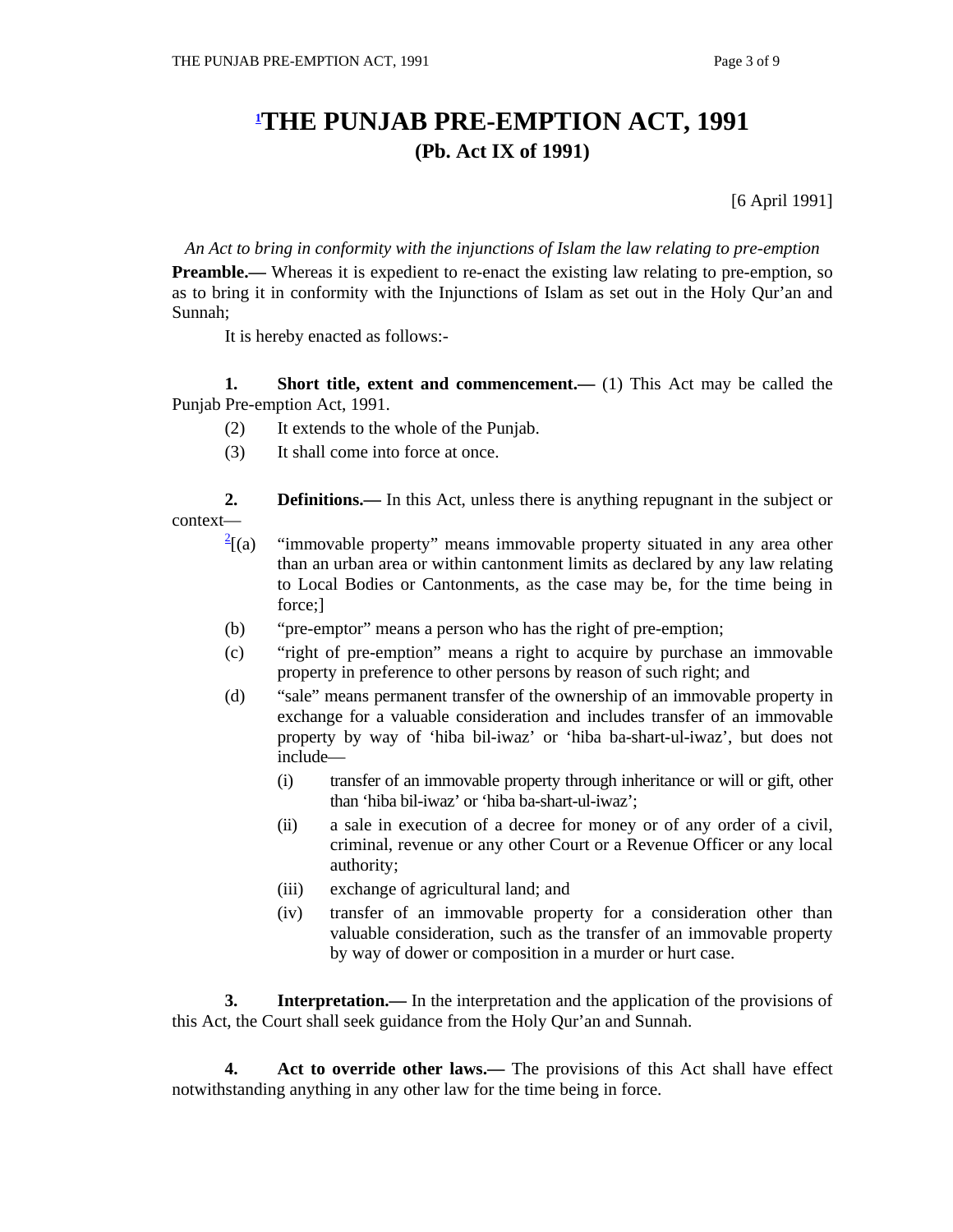**5.** Right of pre-emption.— The right of pre-emption shall arise in case of sale of immovable property.

 **6. Persons in whom the right of pre-emption vests.—** (1) The right of preemption shall vest—

- (a) firstly, in Shafi Sharik;
- (b) secondly, in Shafi Khalit; and
- (c) thirdly, in Shafi Jar.

 *Explanation.—* (I) 'Shafi Sharik' means a person who is a co-owner in the corpus of the undivided immovable property sold.

- (II) 'Shafi Khalit' means a participator in the special rights attached to the immovable property sold, such as right of passage, right of passage of water or right of irrigation.
- (III) 'Shafi Jar' means a person who has a right of pre-emption because of owning an immovable property adjacent to the immovable property sold.

 $\frac{3}{2}$ [(2) Notwithstanding anything in sub-section (1), the right of pre-emption shall be exercisable only in case of 'Zaroorat' or to avoid 'Zarar'.]

**7.** Priorities in the right of pre-emption.— Where there are more than one participators in the special rights attached to the immovable property sold, the person having a special right shall have precedence over a person having a general right.

- **Illustrations.** (I) A garden is irrigated by a water course which opens from a small canal. If this garden is sold, the person having right of irrigation from the water course shall have precedence over a person having right of irrigation from the canal. But if such garden is irrigated from the small canal, the person having right of irrigation from the water course as well as the person having right of irrigation from the canal shall have the right of preemption.
	- (II) Where there are more than one pre-emptors and one has right of passage and the other has right of passage of water attached to the immovable property sold, the person having right of passage shall have precedence over the person having right of passage of water.
	- (III) A participator in the special rights having his property, on the basis of which he claims to be the pre-emptor nearer to the immovable property sold, shall have precedence over the pre-emptor having such property not so near to the immovable property sold.

 **8. Joint right of pre-emption how exercised.—** Where a right of pre-emption vests in any class or group of persons, the right may be exercised by all the members of such class or group jointly, and if not exercised by them all jointly, by any two or more of them jointly, and if not exercised by any two or more of them jointly, by them severally.

 **9. Method of distribution of the property where more than one persons are equally entitled.—** Where more than one persons are found by the Court to be equally entitled to the right of pre-emption, the property shall be distributed among them in equal shares.

**Illustration.-** A has one-half share in a house, B has one-third and C has one-sixth share in such house. If A sells his one-half share, the other two co-sharers, namely B and C shall have equal right of pre-emption in one-half of the house and this one-half shall be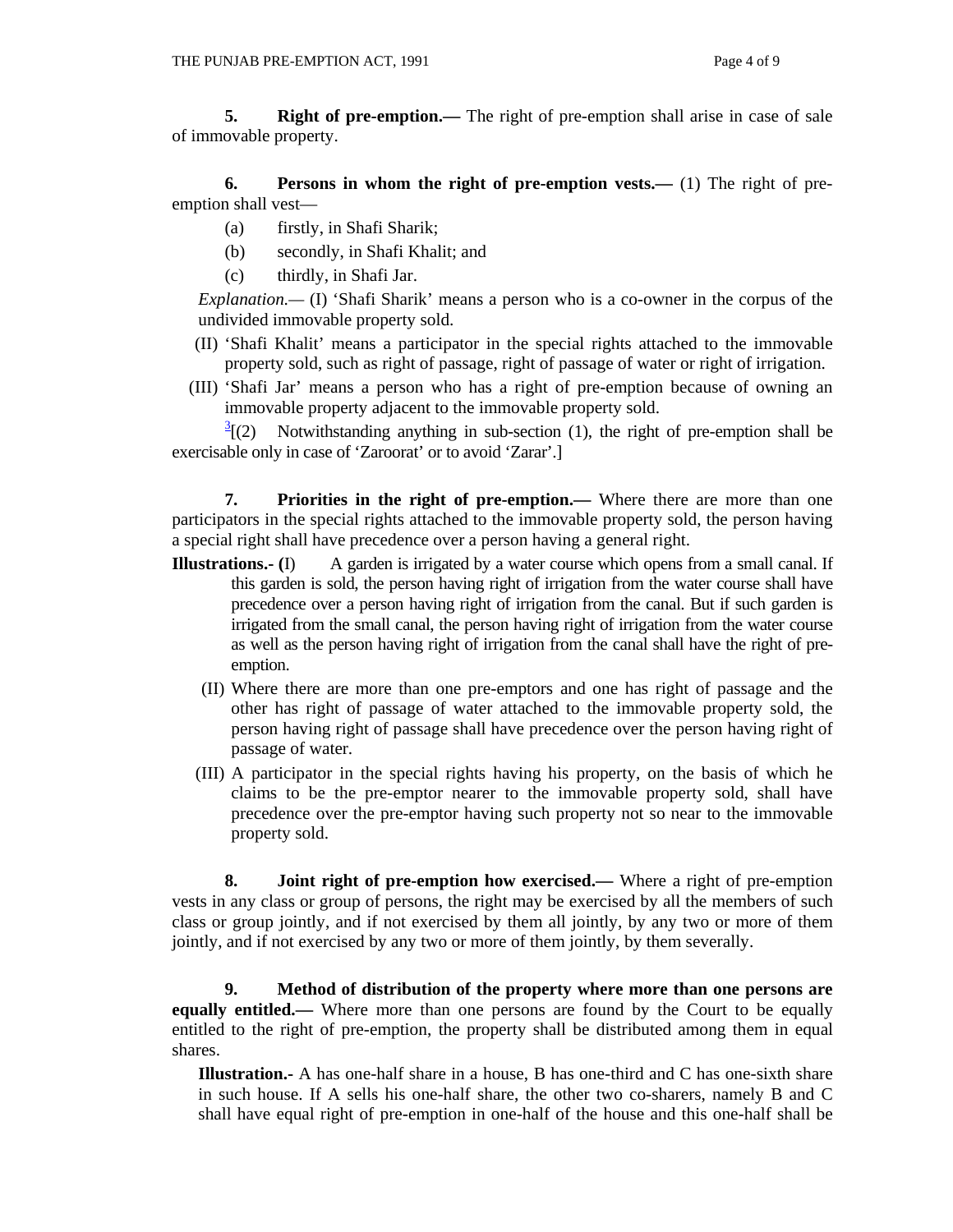distributed between B and C in equal shares and not according to their respective shares in the house.

**10. Withdrawal of claim.—** Where there are more than one pre-emptors having sued jointly or severally and any of them withdraws his claim before the decision of the Court, the remaining pre-emptors shall be entitled to the whole property:

 Provided that the claim of the remaining pre-emptors was originally made for the whole property.

**11.** Sale of appurtenances of land.— Where only trees or a building is sold without land, no right of pre-emption shall exist in such trees or the structures of a building, but where land is sold with trees and building on it, the trees and buildings shall be deemed to be included in the land for purposes of the right of pre-emption.

**12. Right to revoke sale.—** Where the vendor has stipulated in the contract of sale that it is subject to revocation by him within a period, not exceeding sixty days, specified in such contract, the right of pre-emption shall not be exercised until such period has expired:

 Provided that option of defect in, or inspection of, the property or the stipulation as to the vendee's right to revoke the contract of sale shall not be a bar to the exercise of the right of pre-emption.

**13. Demand of pre-emption.**— (1) The right of pre-emption of a person shall be extinguished unless such person makes demands of pre-emption in the following order, namely—

- (a) 'Talb-i-Muwathibat';
- (b) 'Talb-i-Ishhad'; and
- (c) 'Talb-i-Khusumat'.

*Explanation.*— (I) 'Talb-i-Muwathibat' means immediate demand by a pre-emptor, in the sitting or meeting (Majlis) in which he has come to know of the sale, declaring his intention to exercise the right of pre-emption.

- Note:- Any words indicative of intention to exercise the right of pre-emption are sufficient.
- (II) 'Talb-i-Ishhad' means demand by establishing evidence.

(III) 'Talb-i-Khusumat' means demand by filing a suit.

 (2) When the fact of sale comes within the knowledge of pre-emptor through any source, he shall make talb-i-muwathibat.

 (3) Where a pre-emptor has made talb-i-muwathibat under sub-section (2), he shall as soon thereafter as possible but not later than two weeks from the date of knowledge make talb-i-ishhad by sending a notice in writing attested by two truthful witnesses, under registered cover acknowledgement due, to the vendee, confirming his intention to exercise the right of pre-emption:

 Provided that in areas where owing to lack of post office facilities it is not possible for the pre-emptor to give registered notice, he may make talb-i-ishhad in the presence of two truthful witnesses.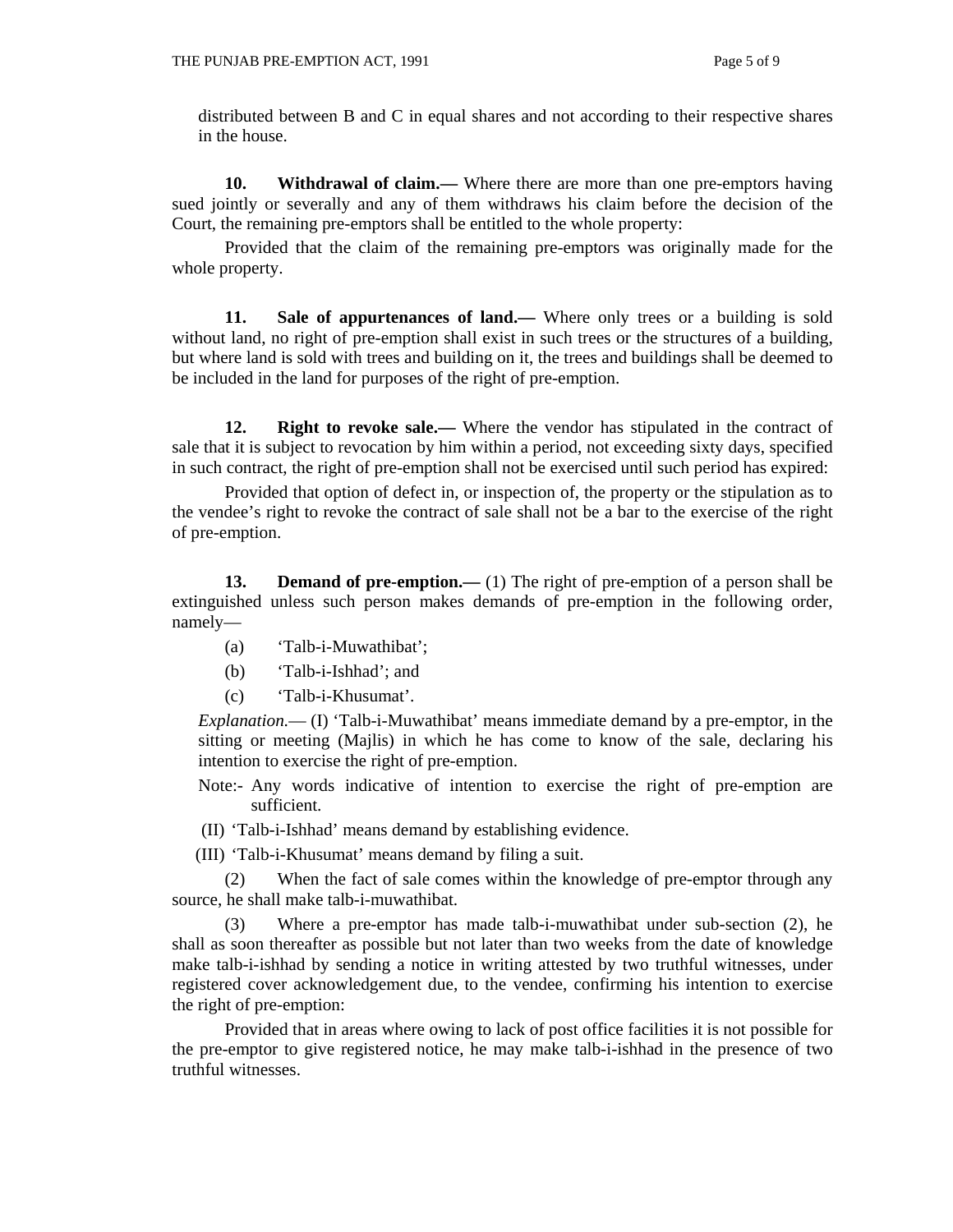(4) Where a pre-emptor has satisfied the requirements of talb-i-muwathibat under sub-section (2) and talb-i-ishhad under sub-section (3), he shall make talb-i-khusumat in the Court of competent jurisdiction to enforce his right of pre-emption.

14. **Demand by guardian or agent.**— Where a person is unable to make demands under section 13, his guardian or agent may make the required demands on his behalf.

 **15. Waiver of the right of pre-emption.—** The right of pre-emption shall be deemed to have been waived if the pre-emptor has acquiesced in the sale or has done any other act of omission or commission which amounts to waiver of the right of pre-emption.

16. **Death of pre-emptor.**— Where a pre-emptor dies after making any of the demands under section 13, the right of pre-emption shall stand transferred to his legal heirs.

 **17. Abatement of right of pre-emption.—** (1) Where a pre-emptor, before the decree of a Court, alienates the property on the basis of which he claims the right of preemption, such right shall abate.

 (2) An alienee of the property under sub-section (1) shall not be entitled to the right of pre-emption.

 **18. Exercise of right of pre-emption by a Muslim and a non-Muslim against each other.—** A Muslim and a non-Muslim may exercise the right of pre-emption against each other.

 **19. Right of pre-emption non-transferable and indivisible.—** (1) Save as provided in section 16, the right of pre-emption shall be non-transferable and indivisible.

(2) The claim for pre-emption shall be made on the whole property pre-emptible.

 **20. Where the pre-emptor and vendee equally entitled.—** Where the preemptor and the vendee fall within the same class of pre-emptors and have equal right of preemption, the property shall be shared by them equally.

 **21. Improvements made by the vendee.—** Where a vendee has made any improvements in the immovable property before Talb-i-Ishhad is made by the pre-emptor under sub-section (3) of section 13, the vendee shall be entitled to the cost of such improvements.

 **22. Improvement made in the status of the vendee-defendant after institution of the suit.—** Any improvement made in the status of a vendee-defendant after the institution of a suit for pre-emption shall not affect the right of pre-emptor-plaintiff.

 **23. No right of pre-emption in respect of certain properties.—** (1) No right of pre-emption shall exist in respect of sale of—

(a) waqf property or property used for charitable, religious or public purpose; and

(b) property owned by the Federal or a Provincial Government or a local authority.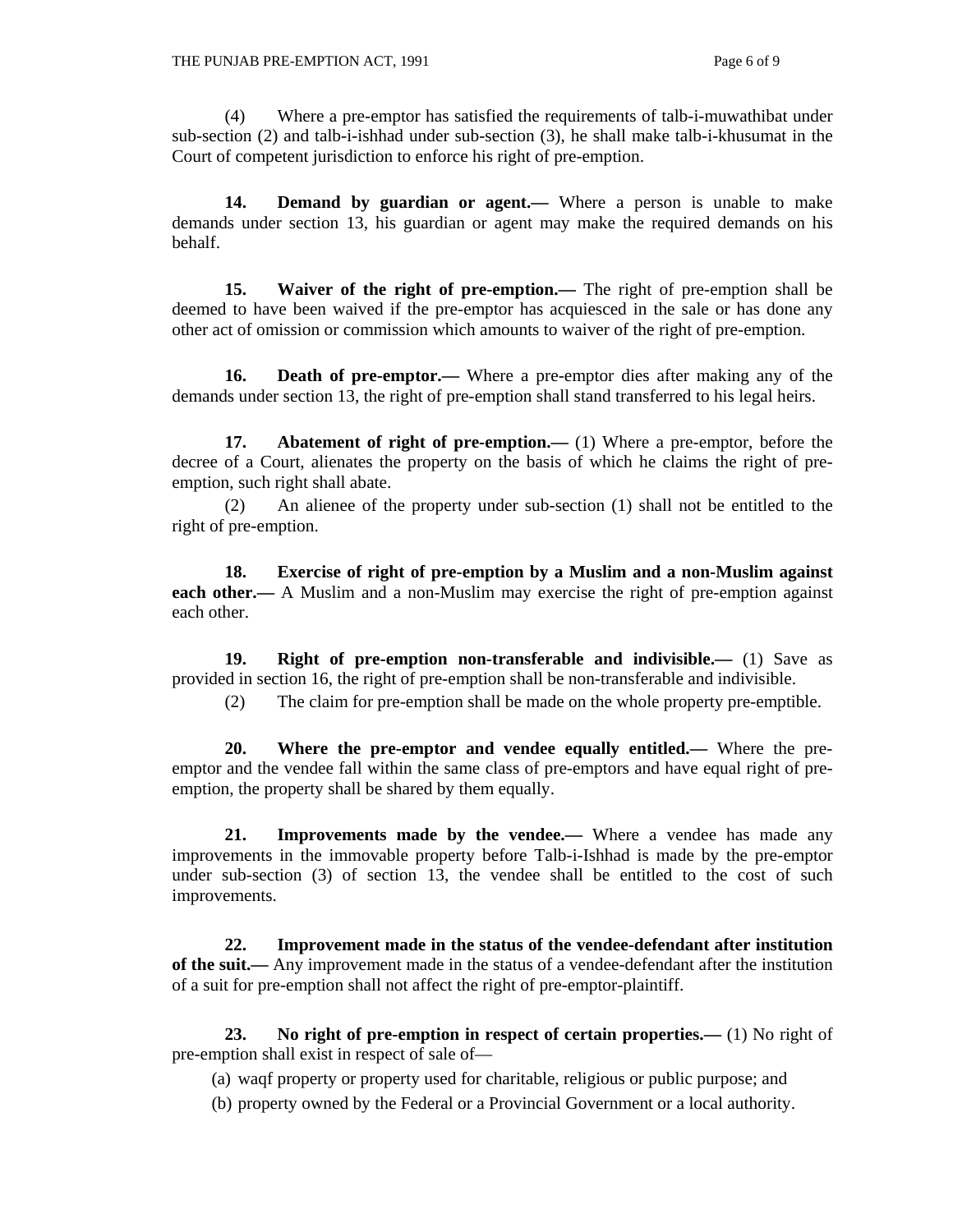(2) The property acquired by a Federal or a Provincial Government or a local authority in pursuance of any law shall not be pre-emptible.

 **24. Plaintiff to deposit sale price of the property.—** (1) In every suit for preemption, the Court shall require the plaintiff to deposit in such Court one-third of the sale price of the property in cash within such period as the Court may fix:

Provided that such period shall not extend beyond thirty days of the filing of the suit:

 Provided further that if no sale price is mentioned in the sale deed or in the mutation, or the price so mentioned appears to be inflated, the Court shall require deposit of one-third of the probable value of the property.

 (2) Where the plaintiff fails to make a deposit under sub-section (1) within the period fixed by the Court, or withdraws the sum so deposited by him, his suit shall be dismissed.

 (3) Every sum deposited under sub-section (1) shall be available for the discharge of costs.

 (4) The probable value fixed under sub-section (1) shall not affect the final determination of the price payable by the pre-emptor.

**25. Deposit or refund of excess price.**—(1) Where a Court passes a decree in favour of pre-emptor on payment of a price which is in excess of the amount already deposited by the pre-emptor, the Court shall require the pre-emptor to deposit the remaining amount within thirty days of the passing of the decree.

 (2) Where a decree is passed for a lesser amount than the amount already deposited by the pre-emptor, the Court shall refund the excess amount to such pre-emptor.

 **26. Sum deposited by pre-emptor not to be attached.—** No sum deposited in or paid into Court by a pre-emptor under the provisions of this Act shall, while it is in custody of the Court, be liable to attachment by any Civil, Criminal, Revenue or any other Court or a Revenue Officer or a local authority.

**27. Determination of price.**—(1) Where the parties do not agree to the price at which the pre-emptor shall exercise his right of pre-emption, the Court shall determine whether the price at which the sale purports to have taken place was fixed in good faith or paid, and if it finds that the price was not so fixed or paid, it shall fix the market value of the property as the price to be paid by the pre-emptor.

 (2) If the Court finds that the price was fixed in good faith or paid, it shall fix such price to be paid by the pre-emptor.

**28.** Market value how to be determined.— For the purpose of determining the market value of a property, the Court may consider the following, among other matters, as evidence of such value—

(a) the price or value actually received or to be received by the vendor from the vendee;

- (b) the estimated amount of the average annual net profits of the property;
- (c) the value of similar property in the neighbourhood;
- (d) the value of similar property as shown by previous sales made in the near past.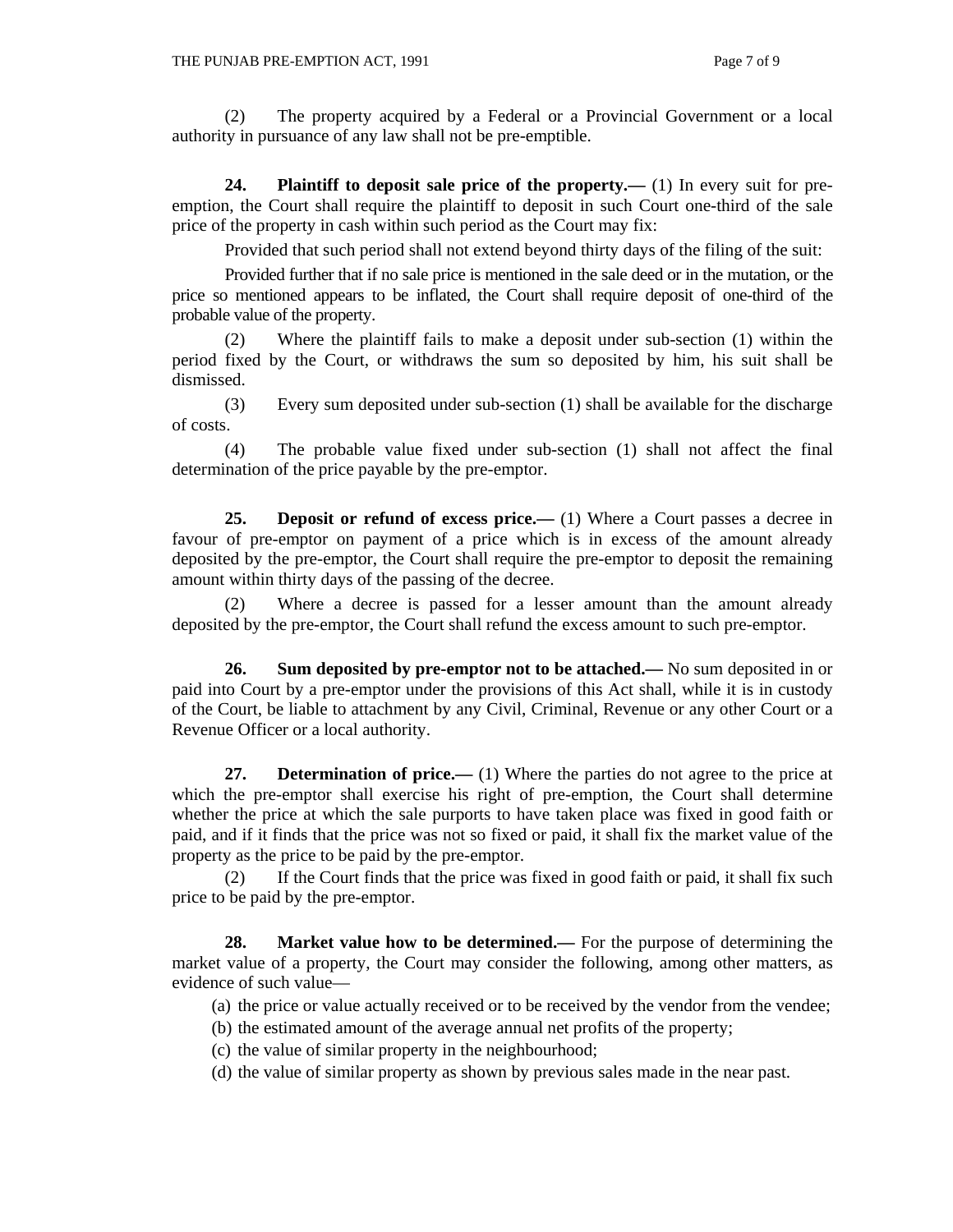**29. Government may exclude areas from pre-emption.—** The Government may, in the public interest, by a notification in the official Gazette, declare that in any local area or with respect to any sale or class of sale, no right of pre-emption shall exist or only such limited right, as it may specify, shall exist.

 **30. Limitation.—** The period of limitation for a suit to enforce a right of preemption under this Act shall be four months from the date—

- (a) of the registration of the sale deed;
- (b) of the attestation of the mutation, if the sale is made otherwise than through a registered sale deed;
- (c) on which the vendee takes physical possession of the property if the sale is made otherwise than through a registered sale deed or a mutation; or
- (d) of knowledge by the pre-emptor, if the sale is not covered under paragraph (a) or paragraph (b) or paragraph (c).

**31.** Notice.—— (1) The Officer registering the sale deed or attesting the mutation of a sale shall, within two weeks of the registration or attestation, as the case may be, give public notice in respect of such registration or attestation.

 (2) The notice under sub-section (1) shall be deemed to have been sufficiently given if it is displayed on the main entrance of a mosque and on any other public place of the village or place where the property is situated.

 (3) The charges for the notice under sub-section (2) shall be recovered from the vendee by the Officer registering the sale or attesting the mutation, as the case may be, at the time of such registration or attestation.

 **32. Matters ancillary or akin to the provisions of this Act.—** Matters ancillary or akin to the provisions of this Act which have not been specifically covered under any provision thereof shall be decided according to Shari'ah.

 **33. Application of the Civil Procedure Code and Qanun-e-Shahadat.—** The provisions of the Code of Civil Procedure, 1908 (Act V of 1908) and Qanun-e-Shahadat, 1984 (P.O. X of 1984) or any other law on the subject for the time being in force shall, *mutatis mutandis*, apply to the proceedings under this Act.

 **34. Repeal of Act I of 1913.—** (1) The Punjab Pre-emption Act, 1913 (I of 1913) is hereby repealed.

 (2) Notwithstanding anything contained in this Act, in the cases and appeals filed under the Punjab Pre-emption Act, 1913 (I of 1913) in which judgements and decrees had been passed before the 1st day of August, 1986, further proceedings if any relating to such cases and appeals shall notwithstanding the repeal of the said Act be governed and continued in accordance with the provisions thereof.

 **35. Saving.—** (1) Notwithstanding anything in any other law for the time being in force, all the decrees, judgements or orders dismissing the suits of pre-emption, instituted or pending between the 1st day of August 1986 and the 28th March 1990 (both days inclusive), in which the right of pre-emption was claimed as is available under this Act, shall be of no legal effect, and such suits, on an application made by the aggrieved person, within sixty days of